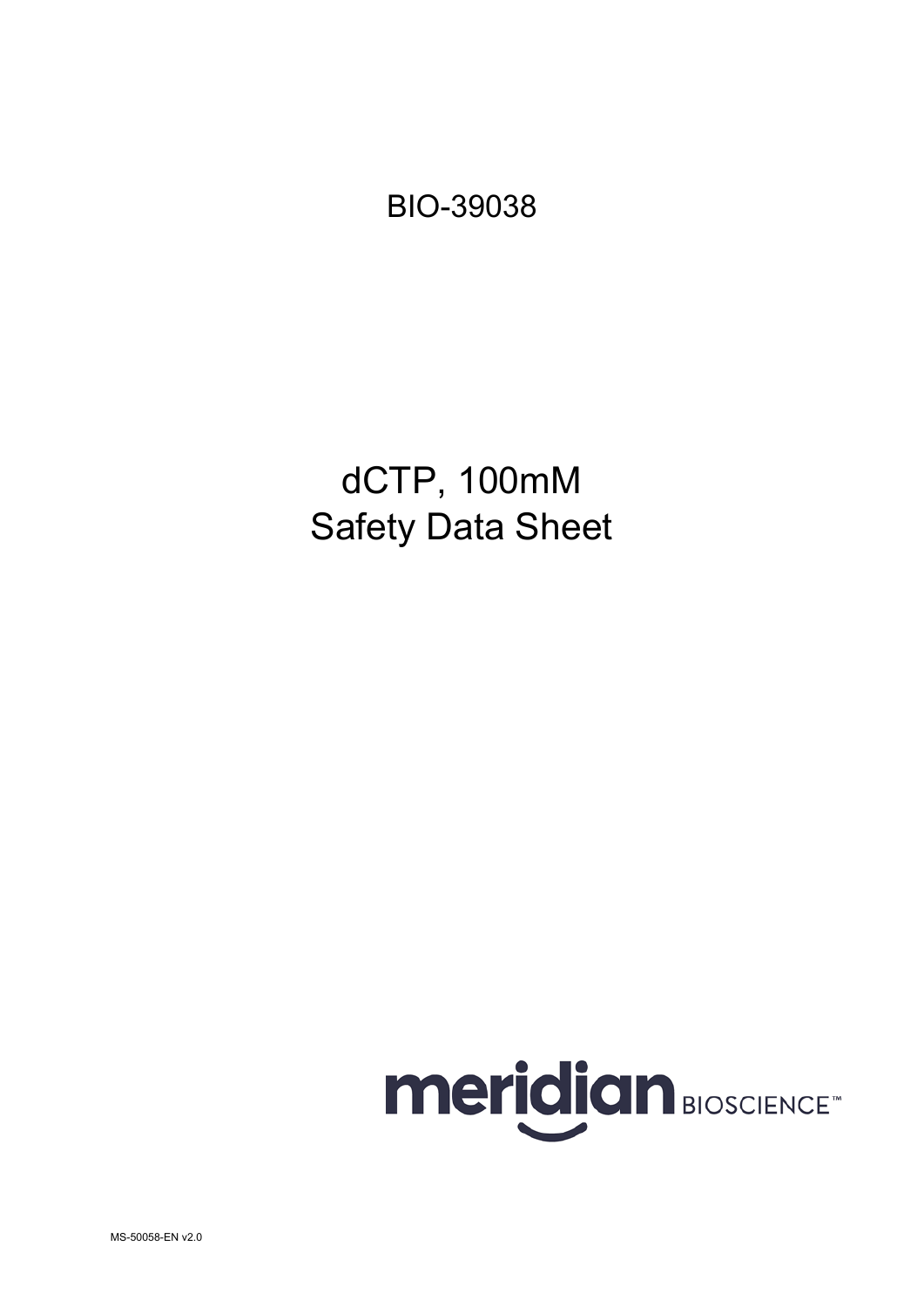

# **dCTP**

# Safety Data Sheet

according to Regulation (EC) No. 1907/2006 (REACH) with its amendment Regulation (EU) 2015/830 Date of issue: 12/4/2016 Revision date: 2/8/2017 Supersedes: 12/20/2016 Version: 1.2

### **SECTION 1: Identification of the substance/mixture and of the company/undertaking**

|                     |                                                                 | SECTION 1: identification of the substance/mixture and of the company/undertaking |
|---------------------|-----------------------------------------------------------------|-----------------------------------------------------------------------------------|
| 1.1.                | <b>Product identifier</b>                                       |                                                                                   |
| Product form        |                                                                 | Mixture                                                                           |
| Product name        |                                                                 | dCTP                                                                              |
| Cat. no.            |                                                                 | BIO-39038                                                                         |
|                     |                                                                 |                                                                                   |
| 1.2.                |                                                                 | Relevant identified uses of the substance or mixture and uses advised against     |
| 1.2.1.              | <b>Relevant identified uses</b>                                 |                                                                                   |
|                     | Industrial/Professional use spec                                | : Industrial use<br>Professional use                                              |
|                     | Use of the substance/mixture                                    | : Laboratory use                                                                  |
| 1.2.2.              | <b>Uses advised against</b>                                     |                                                                                   |
|                     | No additional information available                             |                                                                                   |
| 1.3.                | Details of the supplier of the safety data sheet                |                                                                                   |
|                     | Meridianlifescience / Bioline Reagents Ltd.                     |                                                                                   |
| Humber Road         |                                                                 |                                                                                   |
| London              |                                                                 |                                                                                   |
| NW <sub>2</sub> 6EW |                                                                 |                                                                                   |
| United Kingdom      |                                                                 |                                                                                   |
|                     | T: +44 (0)20 8830 5300                                          |                                                                                   |
|                     | F: +44 (0)20 8452 2822                                          |                                                                                   |
|                     | E-mail: info@meridianlifescience.com                            |                                                                                   |
| 1.4.                | Emergency telephone number                                      |                                                                                   |
|                     | Emergency number                                                | : +44 (0)1865 407 333 - English speaking (24 hours, 7 days)                       |
|                     | <b>SECTION 2: Hazards identification</b>                        |                                                                                   |
| 2.1.                | <b>Classification of the substance or mixture</b>               |                                                                                   |
|                     | Classification according to Regulation (EC) No. 1272/2008 [CLP] |                                                                                   |
| Not classified      |                                                                 |                                                                                   |
|                     |                                                                 |                                                                                   |
|                     | Adverse physicochemical, human health and environmental effects |                                                                                   |
|                     | No additional information available                             |                                                                                   |
| 2.2.                | Label elements                                                  |                                                                                   |

No labelling obligation.

# **2.3. Other hazards**

This substance/mixture does not meet the PBT criteria of REACH regulation, annex XIII This substance/mixture does not meet the vPvB criteria of REACH regulation, annex XIII

# **SECTION 3: Composition/information on ingredients**

**3.1. Substance** 

Not applicable

**3.2. Mixture** 

This mixture does not contain any substances to be mentioned according to the criteria of section 3.2 of REACH annex II

|      | <b>SECTION 4: First aid measures</b> |                                                                                                                                    |  |  |
|------|--------------------------------------|------------------------------------------------------------------------------------------------------------------------------------|--|--|
| 4.1. | Description of first aid measures    |                                                                                                                                    |  |  |
|      | First-aid measures general           | Never give anything by mouth to an unconscious person. If you feel unwell, seek medical<br>advice (show the label where possible). |  |  |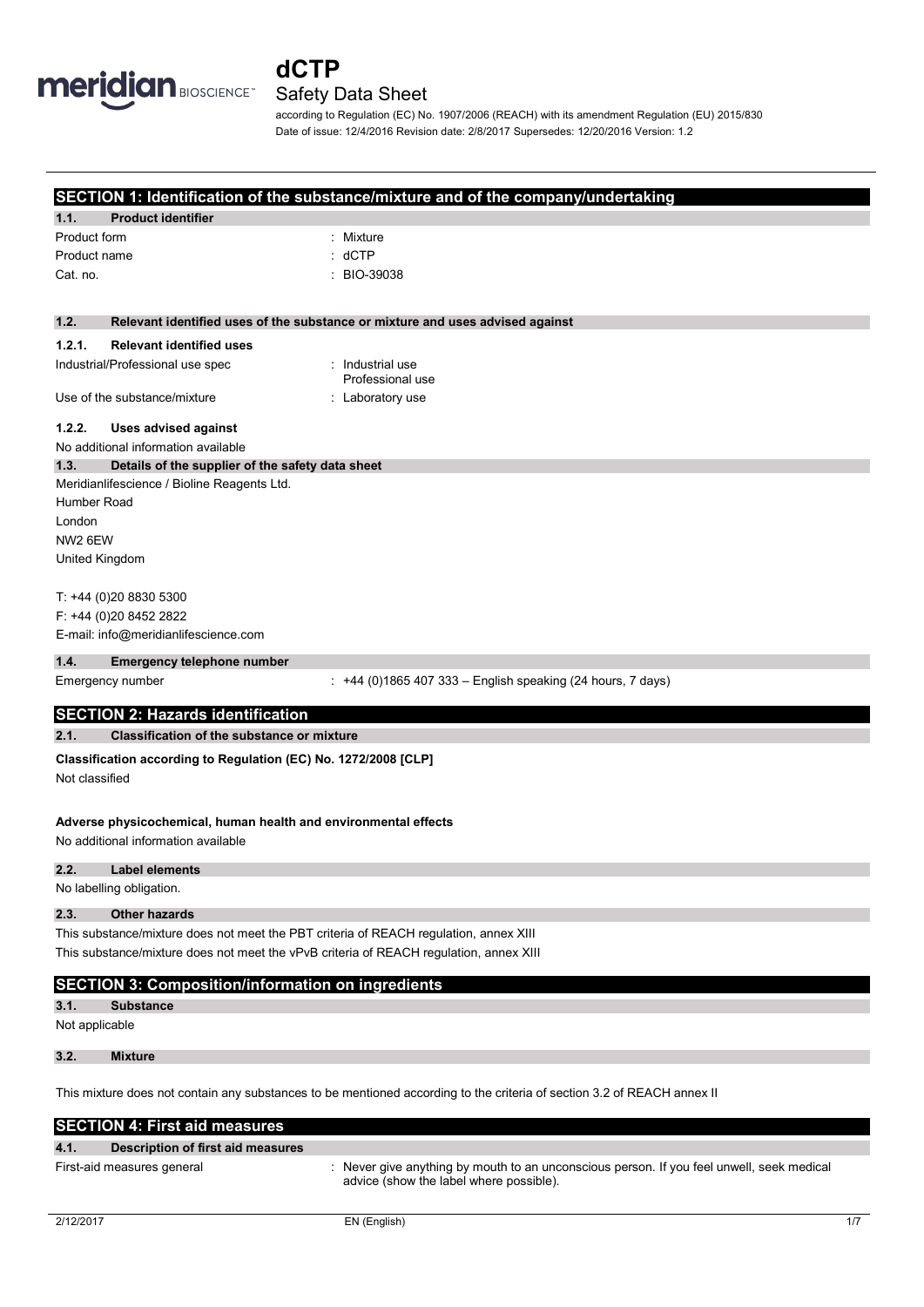| according to Regulation (EC) No. 1907/2006 (REACH) with its amendment Regulation (EU) 2015/830 |                                                                                                                                                                                                                                                            |
|------------------------------------------------------------------------------------------------|------------------------------------------------------------------------------------------------------------------------------------------------------------------------------------------------------------------------------------------------------------|
| First-aid measures after inhalation                                                            | Remove to fresh air, keep the patient warm and at rest. If symptoms persist, obtain medical<br>attention.                                                                                                                                                  |
| First-aid measures after skin contact                                                          | Remove affected clothing and wash all exposed skin area with mild soap and water, followed<br>by warm water rinse. If symptoms develop, obtain medical attention.                                                                                          |
| First-aid measures after eye contact                                                           | Rinse immediately with plenty of water. Ensure that folded skin of eyelids is thoroughly washed<br>with water. Remove contact lenses, if present and easy to do. Continue rinsing. If eye irritation<br>persists: Get medical advice/attention.            |
| First-aid measures after ingestion                                                             | Do NOT induce vomiting. Never give anything by mouth to an unconscious person. Rinse<br>mouth. Give 100 - 200 ml of water to drink. If symptoms develop, obtain medical attention.                                                                         |
| 4.2.<br>Most important symptoms and effects, both acute and delayed                            |                                                                                                                                                                                                                                                            |
| Symptoms/injuries                                                                              | : Not expected to present a significant hazard under anticipated conditions of normal use.                                                                                                                                                                 |
| Symptoms/injuries after eye contact                                                            | $\therefore$ May cause slight irritation to eyes.                                                                                                                                                                                                          |
| 4.3.                                                                                           | Indication of any immediate medical attention and special treatment needed                                                                                                                                                                                 |
| Treat symptomatically.                                                                         |                                                                                                                                                                                                                                                            |
| <b>SECTION 5: Firefighting measures</b>                                                        |                                                                                                                                                                                                                                                            |
| 5.1.<br><b>Extinguishing media</b>                                                             |                                                                                                                                                                                                                                                            |
| Suitable extinguishing media                                                                   | : Use extinguishing media appropriate for surrounding fire.                                                                                                                                                                                                |
| Unsuitable extinguishing media                                                                 | None known.                                                                                                                                                                                                                                                |
| 5.2.<br>Special hazards arising from the substance or mixture                                  |                                                                                                                                                                                                                                                            |
| Fire hazard                                                                                    | : Not flammable.                                                                                                                                                                                                                                           |
| Hazardous decomposition products in case of                                                    | : Carbon monoxide. Carbon dioxide. Nitrogen oxides. Phosphorus oxides.                                                                                                                                                                                     |
| fire                                                                                           |                                                                                                                                                                                                                                                            |
| 5.3.<br><b>Advice for firefighters</b>                                                         |                                                                                                                                                                                                                                                            |
| Firefighting instructions                                                                      | : Exercise caution when fighting any chemical fire. Avoid fire-fighting water entering the                                                                                                                                                                 |
|                                                                                                | environment.                                                                                                                                                                                                                                               |
| Protection during firefighting                                                                 | : As in any fire, wear self-contained breathing apparatus and full protective gear.                                                                                                                                                                        |
|                                                                                                |                                                                                                                                                                                                                                                            |
| <b>SECTION 6: Accidental release measures</b>                                                  |                                                                                                                                                                                                                                                            |
| 6.1.                                                                                           | Personal precautions, protective equipment and emergency procedures                                                                                                                                                                                        |
| 6.1.1.<br>For non-emergency personnel                                                          |                                                                                                                                                                                                                                                            |
| Emergency procedures                                                                           | : Evacuate unnecessary personnel. Avoid contact with skin, eyes and clothing.                                                                                                                                                                              |
|                                                                                                |                                                                                                                                                                                                                                                            |
| 6.1.2.<br>For emergency responders                                                             |                                                                                                                                                                                                                                                            |
| Protective equipment                                                                           | : Wear suitable protective clothing and gloves.                                                                                                                                                                                                            |
| Emergency procedures                                                                           | : Avoid contact with eyes, skin and clothing.                                                                                                                                                                                                              |
| 6.2.<br><b>Environmental precautions</b>                                                       |                                                                                                                                                                                                                                                            |
| Notify authorities if large amounts of the product enters sewers or public waters.             |                                                                                                                                                                                                                                                            |
| 6.3.<br>Methods and material for containment and cleaning up                                   |                                                                                                                                                                                                                                                            |
| Methods for cleaning up                                                                        | : Absorb with non-combustible material (sand or similar) and transfer to containers for later<br>disposal.                                                                                                                                                 |
| 6.4.<br>Reference to other sections                                                            |                                                                                                                                                                                                                                                            |
| SECTION 8: Exposure controls/personal protection. SECTION 13: Disposal considerations.         |                                                                                                                                                                                                                                                            |
| <b>SECTION 7: Handling and storage</b>                                                         |                                                                                                                                                                                                                                                            |
| 7.1.<br><b>Precautions for safe handling</b>                                                   |                                                                                                                                                                                                                                                            |
| Precautions for safe handling                                                                  | : Provide adequate ventilation. Avoid contact with skin, eyes and clothing.                                                                                                                                                                                |
| Hygiene measures                                                                               | : Handle in accordance with good industrial hygiene and safety practice. Take off contaminated<br>clothing and wash before reuse. Wash hands and other exposed areas with mild soap and<br>water before eating, drinking or smoking and when leaving work. |
| 7.2.<br>Conditions for safe storage, including any incompatibilities                           |                                                                                                                                                                                                                                                            |
| Storage conditions                                                                             | : Keep only in the original container in a cool well ventilated place. Keep container closed when<br>not in use.                                                                                                                                           |
| Incompatible materials                                                                         | Strong oxidizing agents.                                                                                                                                                                                                                                   |
| Storage temperature                                                                            | -20 °C                                                                                                                                                                                                                                                     |
| 7.3.<br>Specific end use(s)                                                                    |                                                                                                                                                                                                                                                            |

Laboratory use.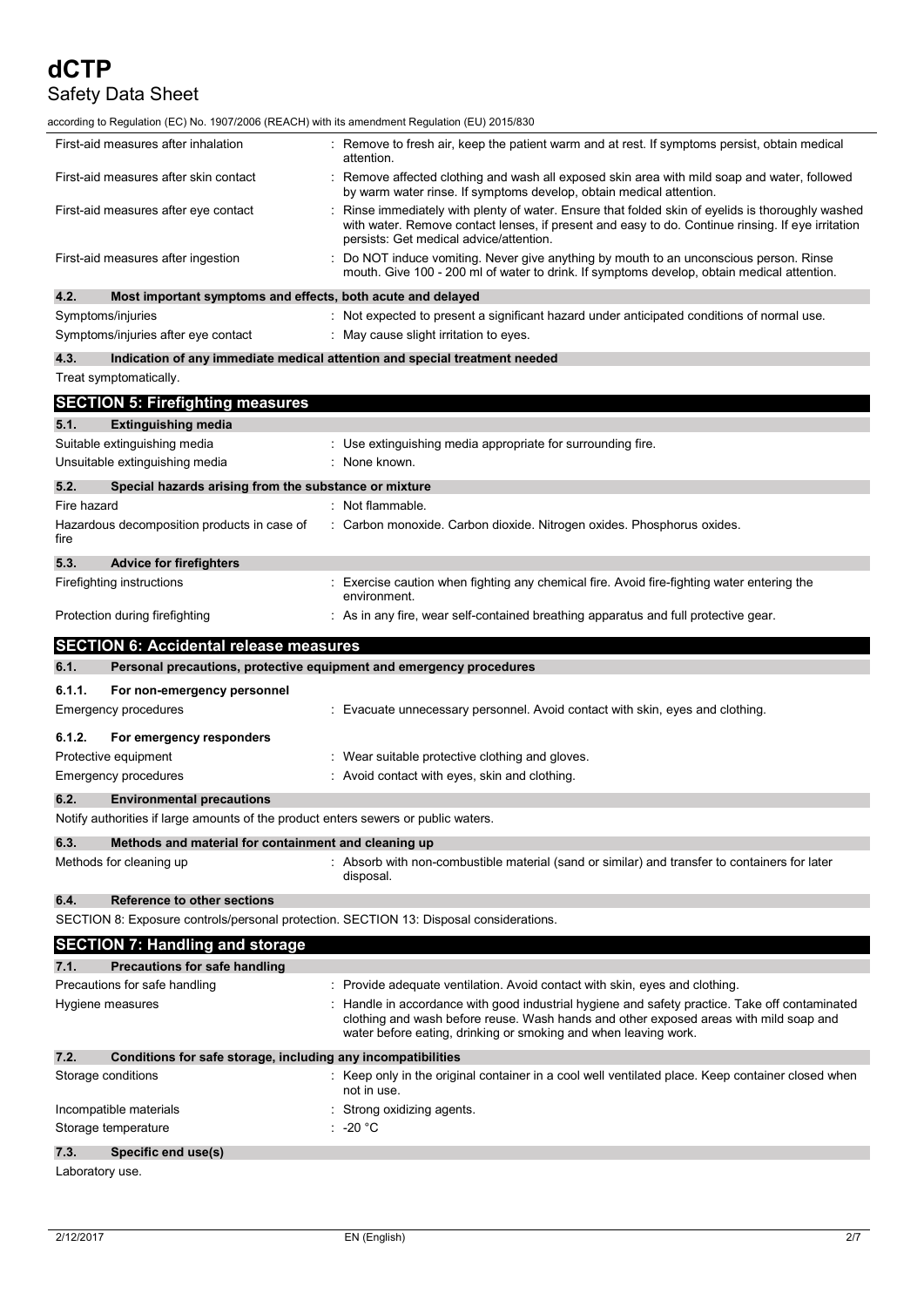# **dCTP**

# Safety Data Sheet

according to Regulation (EC) No. 1907/2006 (REACH) with its amendment Regulation (EU) 2015/830

# **SECTION 8: Exposure controls/personal protection**

# **8.1. Control parameters**

No additional information available

### **8.2. Exposure controls**

### **Appropriate engineering controls:**

Provide adequate ventilation.

### **Personal protective equipment:**

Avoid all unnecessary exposure.

### **Hand protection:**

Wear protective gloves. Standard EN 374 - Protective gloves against chemicals. The exact breakthrough time has to be found out by the manufacturer of the protective gloves and has to be observed. Gloves should be removed and replaced if there are any signs of degradation or breakthrough

#### **Eye protection:**

Wear safety glasses with side shields. Standard EN 166 - Personal eye-protection

#### **Skin and body protection:**

Long sleeved protective clothing

### **Respiratory protection:**

Not required for normal conditions of use

#### **Thermal hazard protection:**

Not required for normal conditions of use.

#### **Other information:**

Do not eat, drink or smoke during use. Handle in accordance with good industrial hygiene and safety procedures.

# **SECTION 9: Physical and chemical properties**

| 9.1.                             | Information on basic physical and chemical properties |   |                         |
|----------------------------------|-------------------------------------------------------|---|-------------------------|
| Physical state                   |                                                       |   | Liquid                  |
| Colour                           |                                                       |   | Clear. Colourless.      |
| Odour                            |                                                       |   | Odourless.              |
| Odour threshold                  |                                                       |   | No data available       |
| рH                               |                                                       |   | $8.5 \pm 0.2$ (4 °C)    |
|                                  | Relative evaporation rate (butylacetate=1)            | t | No data available       |
| Melting point                    |                                                       |   | No data available       |
| Freezing point                   |                                                       |   | No data available       |
| Boiling point                    |                                                       |   | Not applicable.         |
| Flash point                      |                                                       |   | No data available       |
| Auto-ignition temperature        |                                                       |   | No data available       |
| Decomposition temperature        |                                                       |   | No data available       |
| Flammability (solid, gas)        |                                                       |   | Not applicable          |
| Vapour pressure                  |                                                       |   | No data available       |
| Relative vapour density at 20 °C |                                                       |   | No data available       |
| Relative density                 |                                                       |   | $\approx$ 1 (Water = 1) |
| Solubility                       |                                                       |   | Water: Miscible         |
| Log Pow                          |                                                       |   | No data available       |
| Viscosity, kinematic             |                                                       |   | No data available       |
| Viscosity, dynamic               |                                                       |   | No data available       |
| <b>Explosive properties</b>      |                                                       |   | Not explosive.          |
| Oxidising properties             |                                                       |   | No data available       |
| <b>Explosive limits</b>          |                                                       |   | No data available       |

## **9.2. Other information**

No additional information available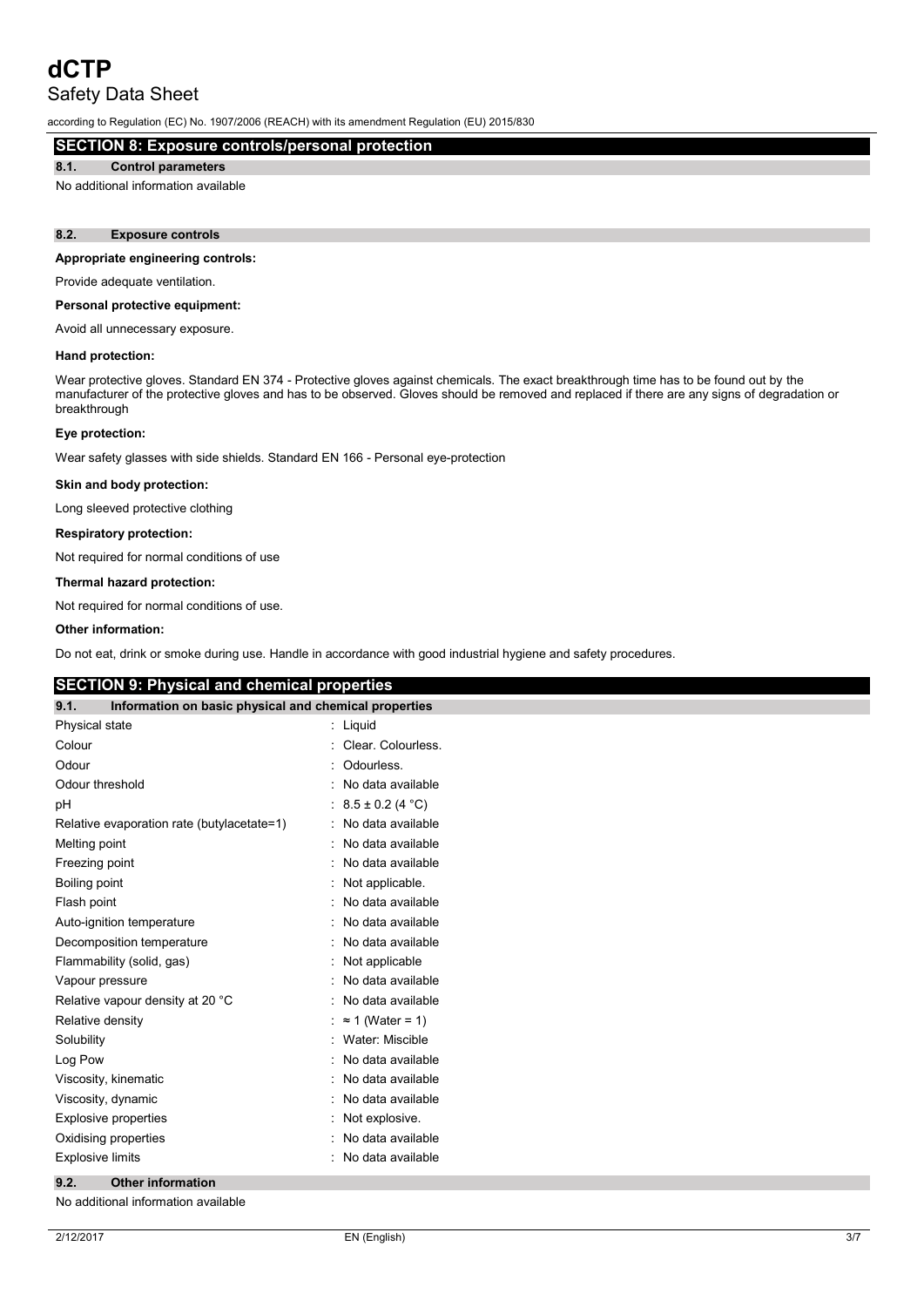# **dCTP**

# Safety Data Sheet

according to Regulation (EC) No. 1907/2006 (REACH) with its amendment Regulation (EU) 2015/830

|                                                       |                                                                      | ccording to Regulation (EC) No. 1907/2006 (REACH) with its amendment Regulation (EU) 2015/830 |  |  |
|-------------------------------------------------------|----------------------------------------------------------------------|-----------------------------------------------------------------------------------------------|--|--|
|                                                       | <b>SECTION 10: Stability and reactivity</b>                          |                                                                                               |  |  |
| 10.1.<br><b>Reactivity</b>                            |                                                                      |                                                                                               |  |  |
| Stable under normal conditions.                       |                                                                      |                                                                                               |  |  |
| 10.2.<br><b>Chemical stability</b>                    |                                                                      |                                                                                               |  |  |
| Stable under normal conditions.                       |                                                                      |                                                                                               |  |  |
| 10.3.                                                 | Possibility of hazardous reactions                                   |                                                                                               |  |  |
| None known.                                           |                                                                      |                                                                                               |  |  |
| 10.4.<br><b>Conditions to avoid</b>                   |                                                                      |                                                                                               |  |  |
| Extremely high or low temperatures.                   |                                                                      |                                                                                               |  |  |
| 10.5.                                                 | Incompatible materials                                               |                                                                                               |  |  |
| Strong oxidizing agents.                              |                                                                      |                                                                                               |  |  |
| 10.6.                                                 | <b>Hazardous decomposition products</b>                              |                                                                                               |  |  |
|                                                       | Carbon monoxide. Carbon dioxide. Nitrogen oxides. Phosphorus oxides. |                                                                                               |  |  |
|                                                       |                                                                      |                                                                                               |  |  |
|                                                       | <b>SECTION 11: Toxicological information</b>                         |                                                                                               |  |  |
| 11.1.                                                 | Information on toxicological effects                                 |                                                                                               |  |  |
| Acute toxicity                                        |                                                                      | : Not classified                                                                              |  |  |
| Additional information                                |                                                                      | Based on available data, the classification criteria are not met                              |  |  |
| Skin corrosion/irritation                             |                                                                      | Not classified                                                                                |  |  |
|                                                       |                                                                      | pH: $8.5 \pm 0.2$ (4 °C)                                                                      |  |  |
| Additional information                                |                                                                      | Based on available data, the classification criteria are not met                              |  |  |
| Serious eye damage/irritation                         |                                                                      | Not classified                                                                                |  |  |
| Additional information                                |                                                                      | pH: $8.5 \pm 0.2$ (4 °C)<br>Based on available data, the classification criteria are not met  |  |  |
| Respiratory or skin sensitisation                     |                                                                      | Not classified                                                                                |  |  |
| Additional information                                |                                                                      | Based on available data, the classification criteria are not met                              |  |  |
| Germ cell mutagenicity                                |                                                                      | Not classified                                                                                |  |  |
|                                                       |                                                                      | Based on available data, the classification criteria are not met                              |  |  |
| Carcinogenicity                                       |                                                                      | Not classified                                                                                |  |  |
| Additional information                                |                                                                      | Based on available data, the classification criteria are not met                              |  |  |
| Reproductive toxicity                                 |                                                                      | Not classified                                                                                |  |  |
| Additional information                                |                                                                      | Based on available data, the classification criteria are not met                              |  |  |
| Specific target organ toxicity (single exposure)      |                                                                      | Not classified                                                                                |  |  |
| Additional information                                |                                                                      | Based on available data, the classification criteria are not met                              |  |  |
| Specific target organ toxicity (repeated<br>exposure) |                                                                      | Not classified                                                                                |  |  |
| Additional information                                |                                                                      | Based on available data, the classification criteria are not met                              |  |  |

Additional information **income in the classification criteria** are not met classification criteria are not met Potential adverse human health effects and symptoms

Aspiration hazard **in the set of the set of the set of the set of the set of the set of the set of the set of the set of the set of the set of the set of the set of the set of the set of the set of the set of the set of th** 

| <b>SECTION 12: Ecological information</b> |                                     |                      |  |
|-------------------------------------------|-------------------------------------|----------------------|--|
| 12.1.                                     | <b>Toxicity</b>                     |                      |  |
| Ecology - water                           |                                     | : Not classified.    |  |
|                                           |                                     |                      |  |
| 12.2.                                     | Persistence and degradability       |                      |  |
|                                           | No additional information available |                      |  |
| 12.3.                                     | <b>Bioaccumulative potential</b>    |                      |  |
| No additional information available       |                                     |                      |  |
| 12.4.                                     | <b>Mobility in soil</b>             |                      |  |
| <b>dCTP</b>                               |                                     |                      |  |
| Ecology - soil                            |                                     | Miscible with water. |  |
|                                           |                                     |                      |  |

: Not expected to present a significant hazard under anticipated conditions of normal use.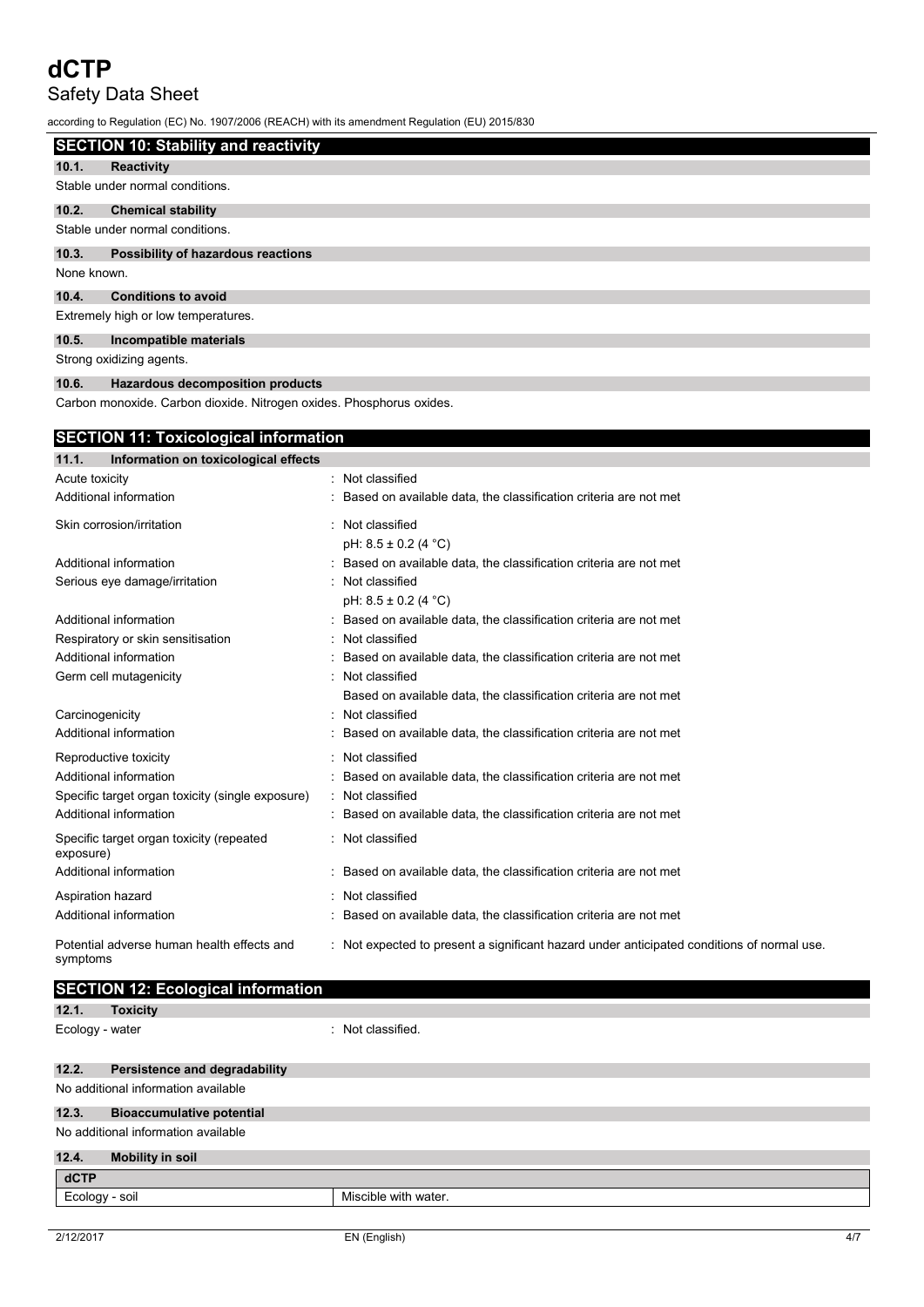according to Regulation (EC) No. 1907/2006 (REACH) with its amendment Regulation (EU) 2015/830

| 12.5.                                                                                  | <b>Results of PBT and vPvB assessment</b> |  |
|----------------------------------------------------------------------------------------|-------------------------------------------|--|
| dCTP                                                                                   |                                           |  |
| This substance/mixture does not meet the PBT criteria of REACH regulation, annex XIII  |                                           |  |
| This substance/mixture does not meet the vPvB criteria of REACH regulation, annex XIII |                                           |  |
| $\overline{10}$                                                                        | $\sim$ $\sim$ $\sim$ $\sim$ $\sim$ $\sim$ |  |

### **12.6. Other adverse effects**

No additional information available

# **SECTION 13: Disposal considerations**

### **13.1. Waste treatment methods**

Waste disposal recommendations in the state of propose in a safe manner in accordance with local/national regulations. Empty containers should be taken to an approved waste handling site for recycling or disposal.

# **SECTION 14: Transport information**

In accordance with ADR / RID / IMDG / IATA / ADN

| 14.1.<br><b>UN number</b>                  |                                        |
|--------------------------------------------|----------------------------------------|
| UN-No. (ADR)                               | Not regulated<br>÷                     |
| UN-No. (IMDG)                              | Not regulated                          |
| UN-No. (IATA)                              | Not regulated                          |
| UN-No. (ADN)                               | Not regulated                          |
| UN-No. (RID)                               | Not regulated                          |
| 14.2.<br>UN proper shipping name           |                                        |
| Proper Shipping Name                       | Not regulated                          |
| Proper Shipping Name (IMDG)                | Not regulated                          |
| Proper Shipping Name (IATA)                | Not regulated                          |
| Proper Shipping Name (ADN)                 | Not regulated                          |
| Proper Shipping Name (RID)                 | Not regulated                          |
| 14.3.<br><b>Transport hazard class(es)</b> |                                        |
| <b>ADR</b>                                 |                                        |
| Transport hazard class(es) (ADR)           | : Not regulated                        |
| <b>IMDG</b>                                |                                        |
| Transport hazard class(es) (IMDG)          | Not regulated<br>÷                     |
| IATA                                       |                                        |
| Transport hazard class(es) (IATA)          | : Not regulated                        |
| ADN                                        |                                        |
| Transport hazard class(es) (ADN)           | : Not regulated                        |
| RID                                        |                                        |
| Transport hazard class(es) (RID)           | : Not regulated                        |
| 14.4.<br><b>Packing group</b>              |                                        |
| Packing group                              | : Not regulated                        |
| Packing group (IMDG)                       | Not regulated                          |
| Packing group (IATA)                       | Not regulated                          |
| Packing group (ADN)                        | Not regulated                          |
| Packing group (RID)                        | Not regulated                          |
| 14.5.<br><b>Environmental hazards</b>      |                                        |
| Dangerous for the environment              | : No                                   |
| Marine pollutant                           | No<br>÷                                |
| Other information                          | No supplementary information available |
| 14.6.<br>Special precautions for user      |                                        |
| - Overland transport                       |                                        |
| Not regulated                              |                                        |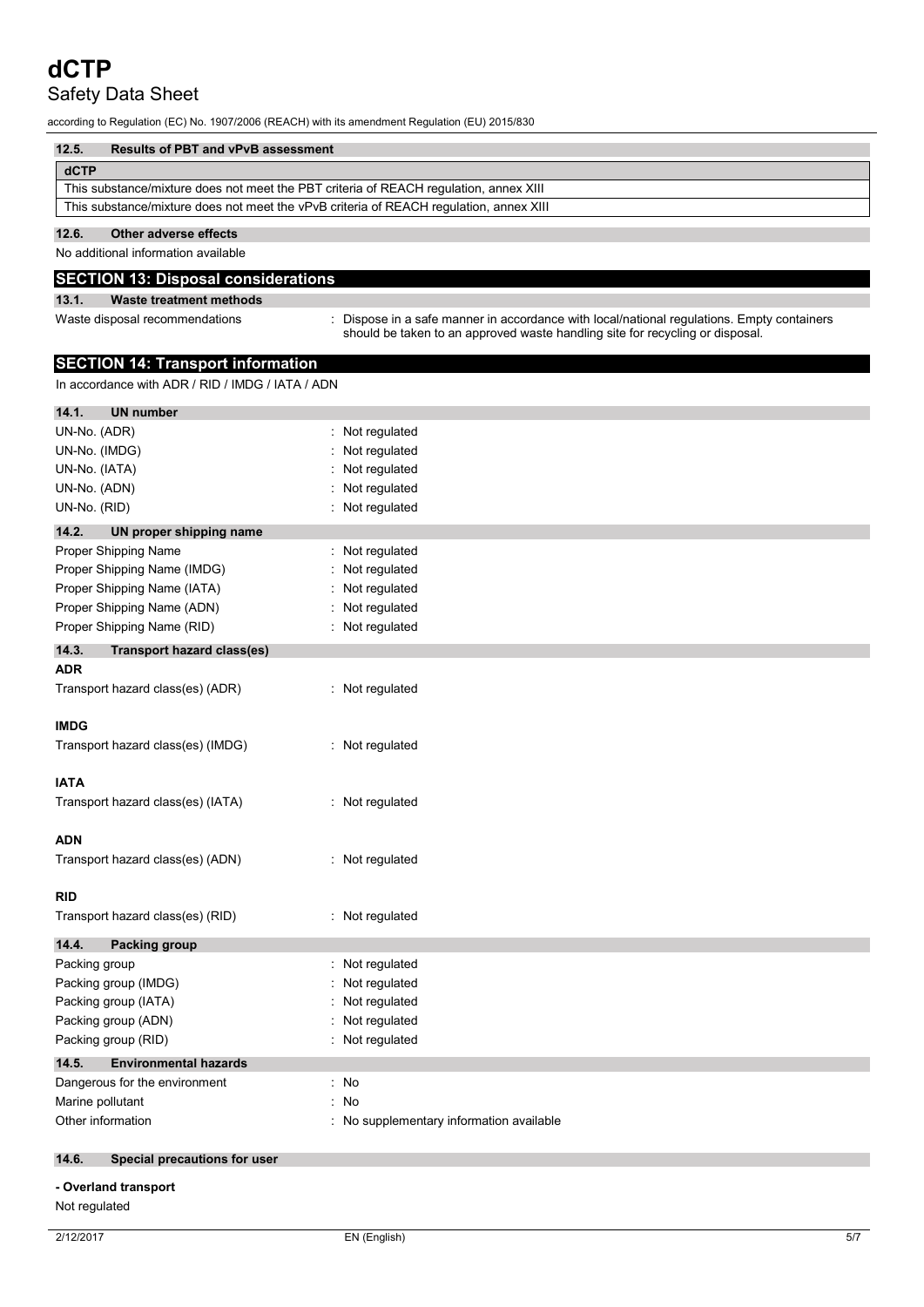according to Regulation (EC) No. 1907/2006 (REACH) with its amendment Regulation (EU) 2015/830

### **- Transport by sea**

Not regulated

### **- Air transport**

Not regulated

### **- Inland waterway transport**

Not regulated

# **- Rail transport**

Not regulated

**14.7. Transport in bulk according to Annex II of MARPOL and the IBC Code**

Not applicable

# **SECTION 15: Regulatory information**

**15.1. Safety, health and environmental regulations/legislation specific for the substance or mixture**

### **15.1.1. EU-Regulations**

Contains no REACH substances with Annex XVII restrictions Contains no substance on the REACH candidate list Contains no REACH Annex XIV substances

#### **15.1.2. National regulations**

No additional information available

### **15.2. Chemical safety assessment**

No chemical safety assessment has been carried out

# **SECTION 16: Other information**

| Indication of changes:      |                                                                                                 |          |          |                                                                                                         |
|-----------------------------|-------------------------------------------------------------------------------------------------|----------|----------|---------------------------------------------------------------------------------------------------------|
| 1.1                         |                                                                                                 | Cat. no. | Modified |                                                                                                         |
| Abbreviations and acronyms: |                                                                                                 |          |          |                                                                                                         |
|                             | ADR (Accord européen relatif au transport international des marchandises Dangereuses par Route) |          |          |                                                                                                         |
|                             | ATE (Acute Toxicity Estimate)                                                                   |          |          |                                                                                                         |
|                             | CAS (Chemical Abstracts Service) number                                                         |          |          |                                                                                                         |
|                             | CLP (Classification, Labeling and Packaging)                                                    |          |          |                                                                                                         |
|                             | DNEL (Derived No effect Limit)                                                                  |          |          |                                                                                                         |
|                             | EC (European Community)                                                                         |          |          |                                                                                                         |
|                             | EC50 (Effective Concentration 50%)                                                              |          |          |                                                                                                         |
|                             | EN (European Norm)                                                                              |          |          |                                                                                                         |
|                             | IARC (International Agency for Research on Cancer)                                              |          |          |                                                                                                         |
|                             | IATA (International Air Transport Association)                                                  |          |          |                                                                                                         |
|                             | IBC (Intermediate Bulk Container)                                                               |          |          |                                                                                                         |
|                             | IMDG (International Maritime Dangerous Goods Code)                                              |          |          |                                                                                                         |
|                             | IMO (International Maritime Organisation)                                                       |          |          |                                                                                                         |
|                             | LC50 (Lethal Concentration 50%)                                                                 |          |          |                                                                                                         |
|                             | LD50 (Lethal Dose 50%)                                                                          |          |          |                                                                                                         |
|                             | MAC (Maximal Allowed Concentration)                                                             |          |          |                                                                                                         |
|                             | O/W (Oil-in-Water (chemistry))                                                                  |          |          |                                                                                                         |
|                             | OECD (Organisation for Economic Co-operation and Development)                                   |          |          |                                                                                                         |
|                             | PBT (Persistent, Bioaccumulative and Toxic)                                                     |          |          |                                                                                                         |
|                             | PMcc (Pensky-Martens Closed Cup test)                                                           |          |          |                                                                                                         |
|                             | PNEC (Predicted No Effect Concentration)                                                        |          |          |                                                                                                         |
|                             | REACH (Registration, Evaluation and Authorisation of CHemicals)                                 |          |          |                                                                                                         |
|                             | RID (Règlement concernant le transport international ferroviaire de marchandises)               |          |          |                                                                                                         |
|                             | STEL (Short Term Exposure Limit)                                                                |          |          |                                                                                                         |
|                             | TWA (Time Weighted Average)                                                                     |          |          |                                                                                                         |
|                             |                                                                                                 |          |          | UNxxxx (Number assigned by the United Nations Committee of Experts on the Transport of Dangerous Goods) |
|                             | vPvB (very Persistent and very Bioaccumulative)                                                 |          |          |                                                                                                         |